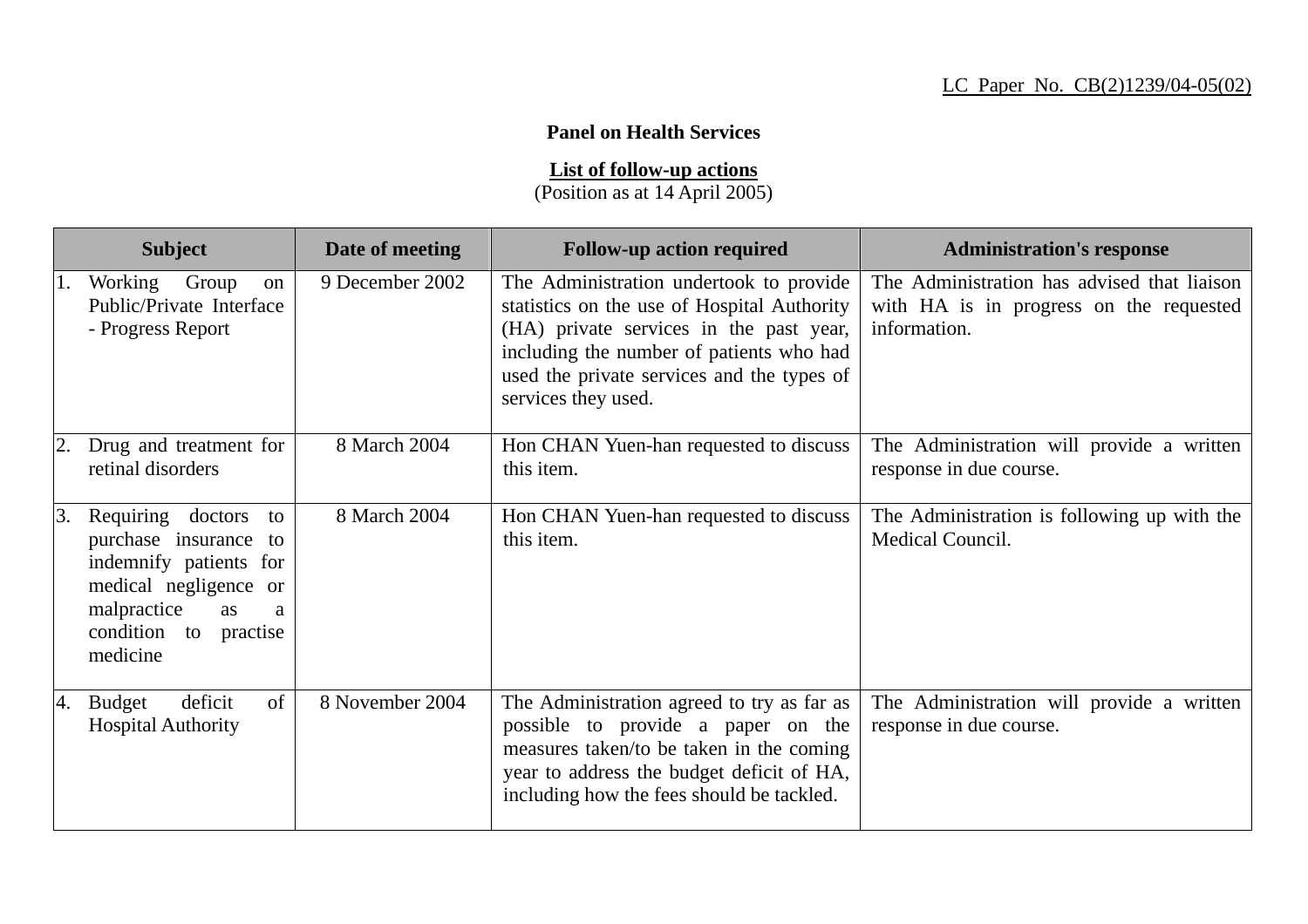|    | <b>Subject</b>                                                                                              | Date of meeting  | <b>Follow-up action required</b>                                                                                                                                                                                                   | <b>Administration's response</b>                                     |
|----|-------------------------------------------------------------------------------------------------------------|------------------|------------------------------------------------------------------------------------------------------------------------------------------------------------------------------------------------------------------------------------|----------------------------------------------------------------------|
| 5. | Items for discussion at<br>the next meeting                                                                 | 13 December 2004 | The Administration was requested to<br>provide a time table for conducting a<br>review of the Dentists Registration<br>Ordinance.                                                                                                  | The item was addressed at the Panel meeting<br>on 14 March 2005.     |
|    | Measures to address the<br>increasing use of public<br>medical services by<br>non-residents of Hong<br>Kong | 13 December 2004 | The Administration to provide -<br>(a) information on the increase in medical<br>caused<br>by delays of<br>expenses<br>Mainland pregnant women in seeking<br>hospitalisation; and                                                  | The Administration will provide a written<br>response in due course. |
|    |                                                                                                             |                  | progress<br>$(b)$ a<br>report<br>the<br>on<br>Administration's deliberations on the<br>measures suggested by members for<br>tackling the problem of increasing<br>number of Mainland women coming<br>to Hong Kong for child birth. | The Administration will provide a written<br>response in due course. |
|    | Proposed amendments<br>Smoking (Public<br>to<br>Health) Ordinance                                           | 10 January 2005  | The Administration to provide -<br>(a) information on whether any overseas<br>jurisdictions had introduced legislation<br>to prohibit persons aged below 18<br>from smoking;                                                       | The Administration will provide a written<br>response in due course. |
|    |                                                                                                             |                  | (b) information on the feedback<br><sub>of</sub><br>Singapore people to the measure of<br>showing health warnings with pictorial<br>and graphic contents on the package of<br>cigarette products<br>introduced<br>in<br>Singapore; | The Administration will provide a written<br>response in due course. |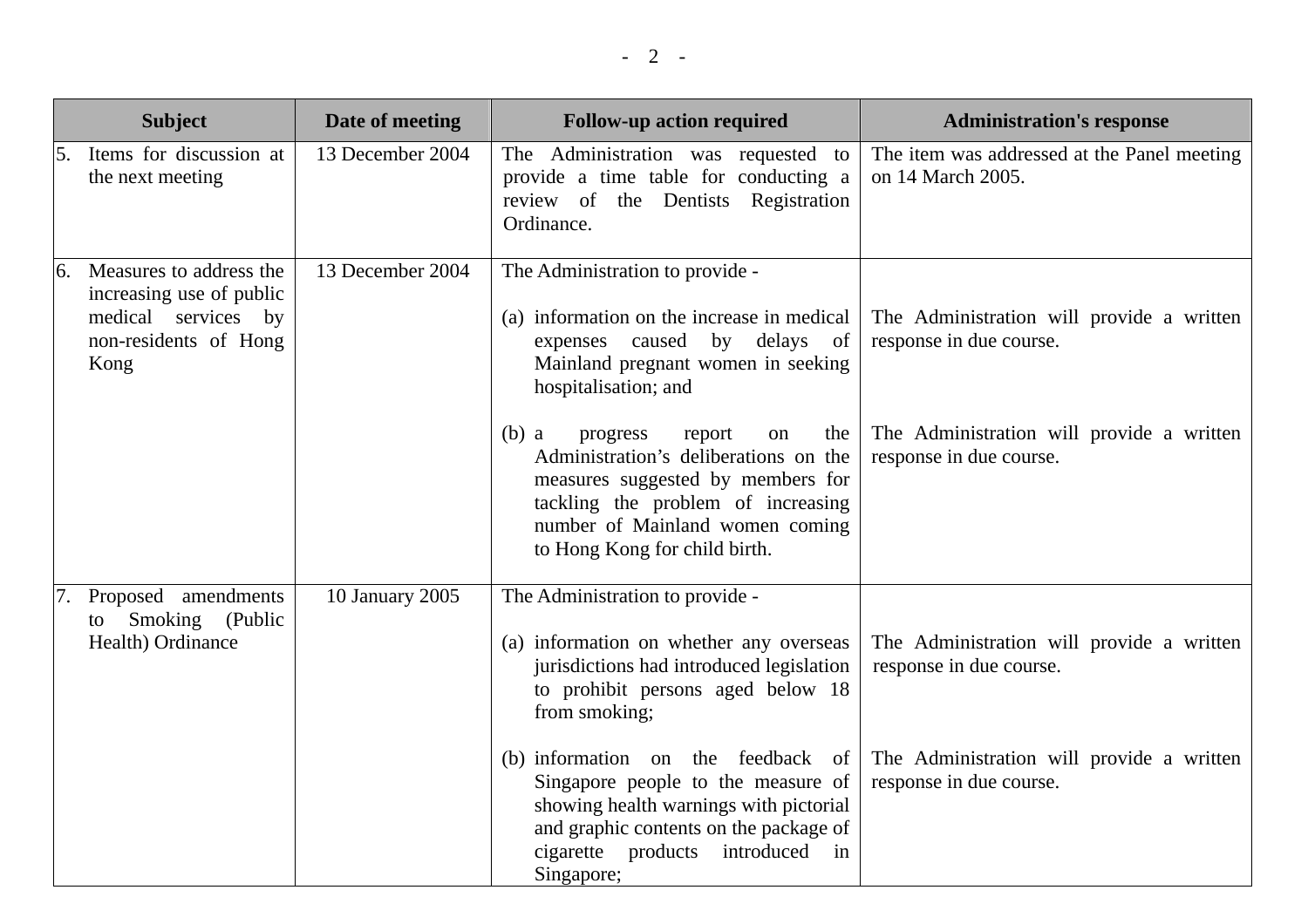| <b>Subject</b>                                                 | Date of meeting  | <b>Follow-up action required</b>                                                                                                                                                    | <b>Administration's response</b>                                                                                                                                                                                                                                                                                                                                                                          |
|----------------------------------------------------------------|------------------|-------------------------------------------------------------------------------------------------------------------------------------------------------------------------------------|-----------------------------------------------------------------------------------------------------------------------------------------------------------------------------------------------------------------------------------------------------------------------------------------------------------------------------------------------------------------------------------------------------------|
|                                                                |                  | (c) information on the existing manpower<br>of Tobacco Control Office and the<br>for<br>additional<br>manpower<br>legislative<br>implementation of the<br>proposals;                | The Administration will provide a written<br>response in due course.                                                                                                                                                                                                                                                                                                                                      |
|                                                                | 25 February 2005 | (d) information on any jurisdictions which<br>had experienced a decline in business<br>and employment of restaurants/bars as<br>a result of the introduction of<br>smoke-free laws; | The Administration has provided a copy of<br>the summary of relevant economic impact<br>studies compiled by the VicHealth Centre for<br>Control.<br>Melbourne.<br><b>Studies</b><br>Tobacco<br>concluding no/positive economic impact and<br>those concluding negative impact are covered<br>by the summary, which has been uploaded<br>onto the LegCo website as LC Paper No.<br>$CB(2)1074/04-05(01)$ . |
|                                                                |                  | (e) more detailed information<br>on the<br>allowed<br>arrangements<br>exceptional<br>under overseas smoke-free workplace<br>laws; and                                               | The Administration will provide a written<br>response in due course.                                                                                                                                                                                                                                                                                                                                      |
|                                                                |                  | (f) information on any precedent case in<br>which a smoke-free workplace law<br>had been challenged by people on the<br>ground of violating human rights.                           | The Administration will provide a written<br>response in due course.                                                                                                                                                                                                                                                                                                                                      |
| Health<br>Health<br>and<br>8.<br><b>Services Research Fund</b> | 31 January 2005  | The Administration to provide information<br>on whether the findings of any research<br>items that had been put into practice<br>clinically.                                        | Information provided in the context of<br>submission<br>to Finance<br>Committee<br>on<br>25 February 2005.                                                                                                                                                                                                                                                                                                |